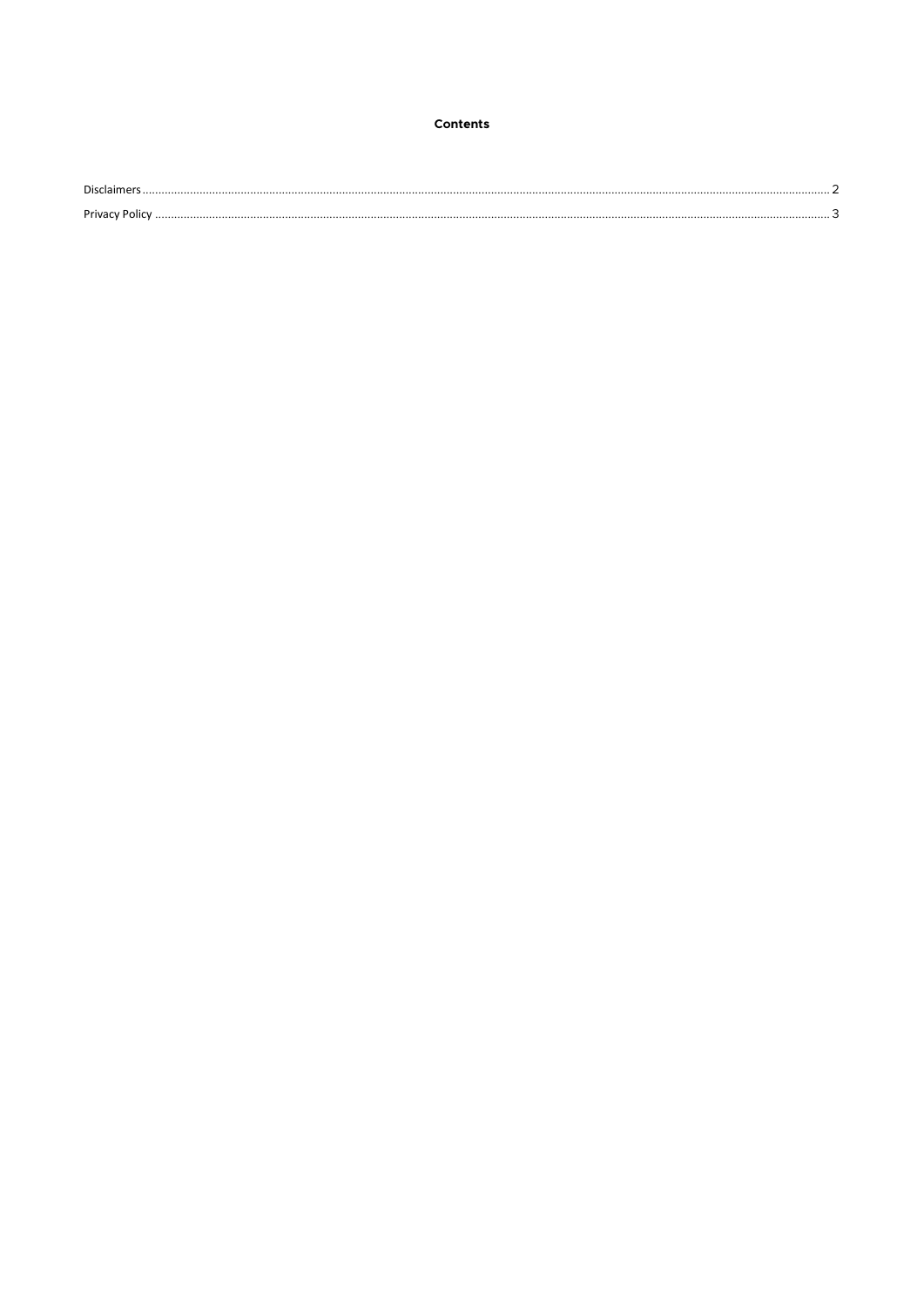#### <span id="page-1-0"></span>**Disclaimers**

Leo Capital Corp (the "**Company**" and with its subsidiaries the "**Group**"), a Delaware corporation conducts business through individual entities that are licensed in different jurisdictions for different businesses. Not all services are available in all markets in which the Group operates. None of the companies in the Group offer legal advice. Clients of the Group should refer to their written agreements with a Group company for further details.

**In the United States**, securities are offered through Leo Brokerage, LLC, Member FINRA/MSRB.

Investment Advisory services are offered through Leo Brokerage, LLC, Leo Wealth LLC, and Leo Fund Services LLC. In Hong Kong investment advisory services are offered through Leo Capital Corp (Hong Kong) Limited.

Inside the United States, representatives may only conduct business with residents of the states and jurisdictions in which they are properly registered. Therefore, a response to a request for information may be delayed until appropriate registration is obtained or exemption from registration is determined. Not all services referenced are available in every state and through every advisor listed. For additional information, please contact the Company.

LeoGroup Tax Services LLC, also known as Leo Tax and Consulting LLC and provides tax, CFO and financial consulting services which are separate from the services offered through other Group companies. Tax Advice Disclosure: To ensure compliance with requirements imposed by the IRS under Circular 230, we inform you that any US federal tax advice contained in this with requirements imposed by the IRS under Circular 230, we inform you that any US federal tax advice communication (including any attachments), unless otherwise specifically stated, was not intended or written to be used, and cannot be used, for the purpose of (1) avoiding penalties under the Internal Revenue Code or (2) promoting, marketing or recommending to another party any matters addressed herein.

In the United States, insurance is offered through Leo Risk Management LLC, also known as Leo Insurance Solutions LLC, a Company that is a separate affiliate of Leo Wealth and part of the Leo Capital Corp group.

SEC Rule 3a-4: Need for current information: In order to provide effective management of your account, it is important that we have current information regarding your financial status and circumstances. Please contact us in writing at the physical address or email address above if you have any changes in your financial situation or investment objectives, and whether you wish to impose any reasonable restrictions on the management of the account or reasonably modify existing restrictions.

In Hong Kong, Leo Capital Corp (Hong Kong) Limited, CE. No BIH055, is licensed and authorized by the Securities and Futures Commission ("**SFC**") to engage in advising on securities and asset management. These services will be governed by the terms of the Company's Client Management Agreement ("**CMA**") in force from time to time.

With respect to all members of the Group, content provided by us to clients and potential clients directly or via our website<br>("**Group Content**") have not been reviewed or authorised by the SFC, SEC or any other regulator authority. Investment involves risks, including the loss of principal. Past performance is not an indication of future performance.

The Group Content does not constitute any investment advice and investors are advised to consider their own investment objectives and circumstances in determining the suitability of an investment in any investment product or portfolio management service. If you are in any doubt, you should seek professional advice, including tax and legal advice. Investors should refer to any relevant prospectus for further details, including product features, risk factors and restrictions on owning and holding a portfolio or the underlying funds and ETFs that compose a portfolio.

The historical track record, performance, and related calculations shown in the Group Contents and related materials are provided to show you how client accounts have performed in strategies managed by the firm and its partners. The Group manages investment strategies and may at some future date offer investment funds or other investment products to access these strategies. Please read performance related materials carefully and ensure all material queries are answered to your satisfaction prior to investing.

The Group is not registered or authorized to provide financial services in other jurisdictions not specified above. If you require investment or insurance services in these jurisdictions, will refer you to companies with whom we are acquainted in those jurisdictions. For the People's Republic of China (the "**PRC**"), the information contained in Group Content does not constitute a public offer of any investment products in the PRC. No investment service or portfolio is being offered or sold directly or indirectly in the PRC to the PRC public. Further, no legal or natural persons of the PRC may directly or indirectly purchase any investment<br>portfolios or any beneficial interest therein without obtaining all prior governmental approv (which includes conducting due approval or registration or filing formalities under the PRC laws), whether statutorily or otherwise. Persons who come into possession of Group Content are required to observe these restrictions.

Group Content is provided for discussion purposes only and is not an offer to sell or the solicitation of an offer to buy securities, insurance or other financial products. The Group Content is for distribution only to potential investors who are authorized to receive them and, in a jurisdiction, where the Group is authorized to do business. No offer to sell (or solicitation of an offer to buy) will be made in any jurisdiction in which such offer or solicitation would be unlawful.

<span id="page-1-1"></span>Group Content is not, nor is it intended to constitute, an advertisement or expected performance of any investment product and is no guarantee of future returns. Group Content is not intended for public use or distribution. The information in Group Content was developed using both publicly available and proprietary data that we assumed to be accurate; nevertheless, we accept no liability and offer no guarantee as to its being correct at any time and explicitly disclaim any responsibility arising therefrom. The Group Content can be changed without prior notice. The Group expressly disclaims all liability for representations, expressed or implied, contained in, or omissions from the Group Content. In addition, certain of the information contained in Group Content has been obtained from sources outside of the Group. No part of Group Content may be reproduced or shared without the permission of a member of the Group. Please contact the Group with any questions.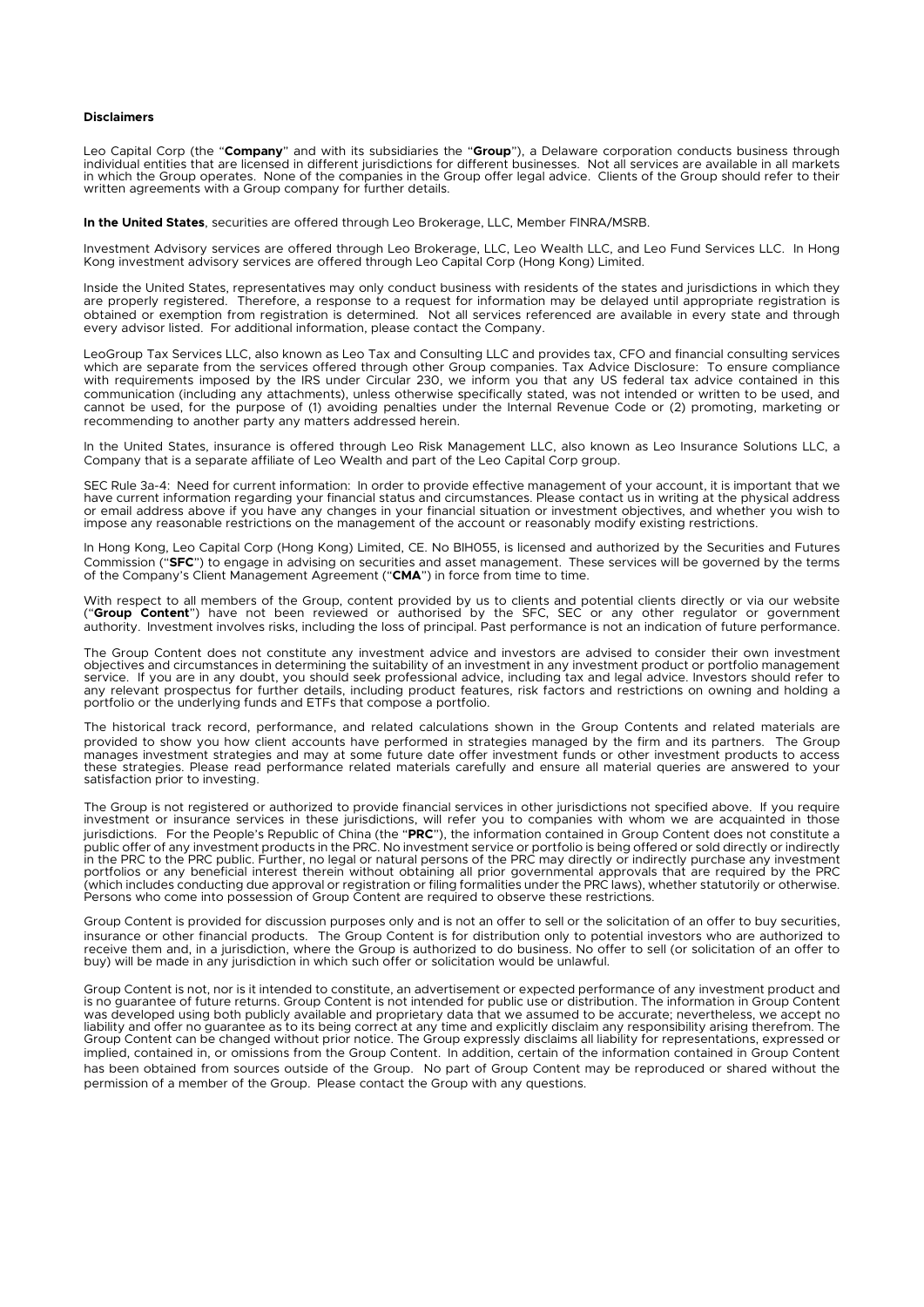## **Privacy Policy**

## **Effective July 2021**

The Leo Capital Corp Group ("Leo Wealth" or the "Group") includes a variety of entities who can assist you in different ways. In the US the Group referred to herein as "Leo Wealth" or "Leo" includes Leo Wealth LLC, Leo Fund Services LLC, and Leo Brokerage, LLC an SEC Registered Broker Dealer/Investment Adviser and FINRA Member Broker Dealer. In Hong Kong, the Group includes an SFC Licensed Corporation CE No. BIH055 for Advising on Securities (RA4) and Asset Management (RA9) and an Insurance Authority Company, License Number FB1205. In the US, brokerage and investment management services and fees differ, it is important for the retail investor to understand the differences. Free and simple tools are available to research firms and financial professionals at Investor.gov/CRS, which provides educational materials about broker-dealers, investment advisers, and investing. Please also see the discloses attached at the back of this document.

### **We Take Privacy Seriously**

Leo Wealth has adopted policies regarding privacy and data protection in accordance with local regulations. We recognize that protecting the privacy and security of the non-public personal information we obtain about our clients is an important responsibility, as is the delivery of personalized, suitable advice. To deliver high quality, personalized services to you, we must collect and maintain certain non-public personal information about you. We want you to know what information we collect and how we use and safeguard that information. For a copy of our current privacy policy, please contact your advisor or call our office at +1-817-354-1090 or +852- 3468-8880.

### **What Information We Collect**

We collect certain non-public personal information about you (such as your name, address, social security number, passport etc.) that you provide on applications or other forms as well as communications (electronic, telephone, written or in person) with you or your authorized representatives (such as your attorney, accountant, etc.). We also collect information about your investments and brokerage accounts and transactions (such as purchases, sales, account balances, inquiries, etc.). Accurate information in critical to us providing you accurate advice and recommendations. As your needs and circumstances change, please contact your advisor immediately to update this information. We can serve you best by fully understanding you and you situation.

### **What Information We Disclose**

We do not disclose the non-public personal information we collect about our clients to anyone except: (1) in furtherance of our business relationship with clients, and then only to those persons necessary to effect the transactions and provide the services that clients authorize (such as broker-dealers, custodians, independent managers etc.); (2) to persons assessing our compliance with industry standards (e.g., professional licensing authorities, etc.); (3) our group Companies, attorneys, accountants, and auditors; or (4) as otherwise provided by law. We are permitted by law to disclose the non-public personal information about you to governmental agencies and other third parties in certain circumstances (such as third parties that perform administrative services on our behalf). These third parties are prohibited to use or share the information for any other purpose. If you decide to either terminate our services or become an inactive client, we will continue to adhere to our Privacy Policy, as may be amended from time to time. We are required to report any suspected exploitation of vulnerable adult clients to the proper authorities under federal and state statutes.

## **Security of Your Information**

We restrict access to your non-public personal information to those Group companies and employees who need to know that information to service your account. We maintain physical, electronic and procedural safeguards that comply with applicable federal or state standards to protect your non-public personal information.

## **Changes to Our Privacy Policy or Relationship With You**

Our policy about obtaining and disclosing information may change from time to time. We will provide you notice of any material change to this policy before we implement the change. We will make notifications in writing by email or written correspondence. You content to receiving updates via email.

## **Opting Out**

Clients cannot opt out of allowing us to share their non-public personal information with non- affiliated third parties such as custodians, insurance companies and technology service providers which are necessary to service their accounts.

#### **Hong Kong Personal Data Privacy Ordinance Compliance**

In addition, in Hong Kong, our policy on Data Collection is designed to conform to the standards laid down by Hong Kong's Personal Data (Privacy) Ordinance. Leo Capital Hong Kong Limited (together the "Hong Kong Companies") have the following policy in regard to use of Personal Data: